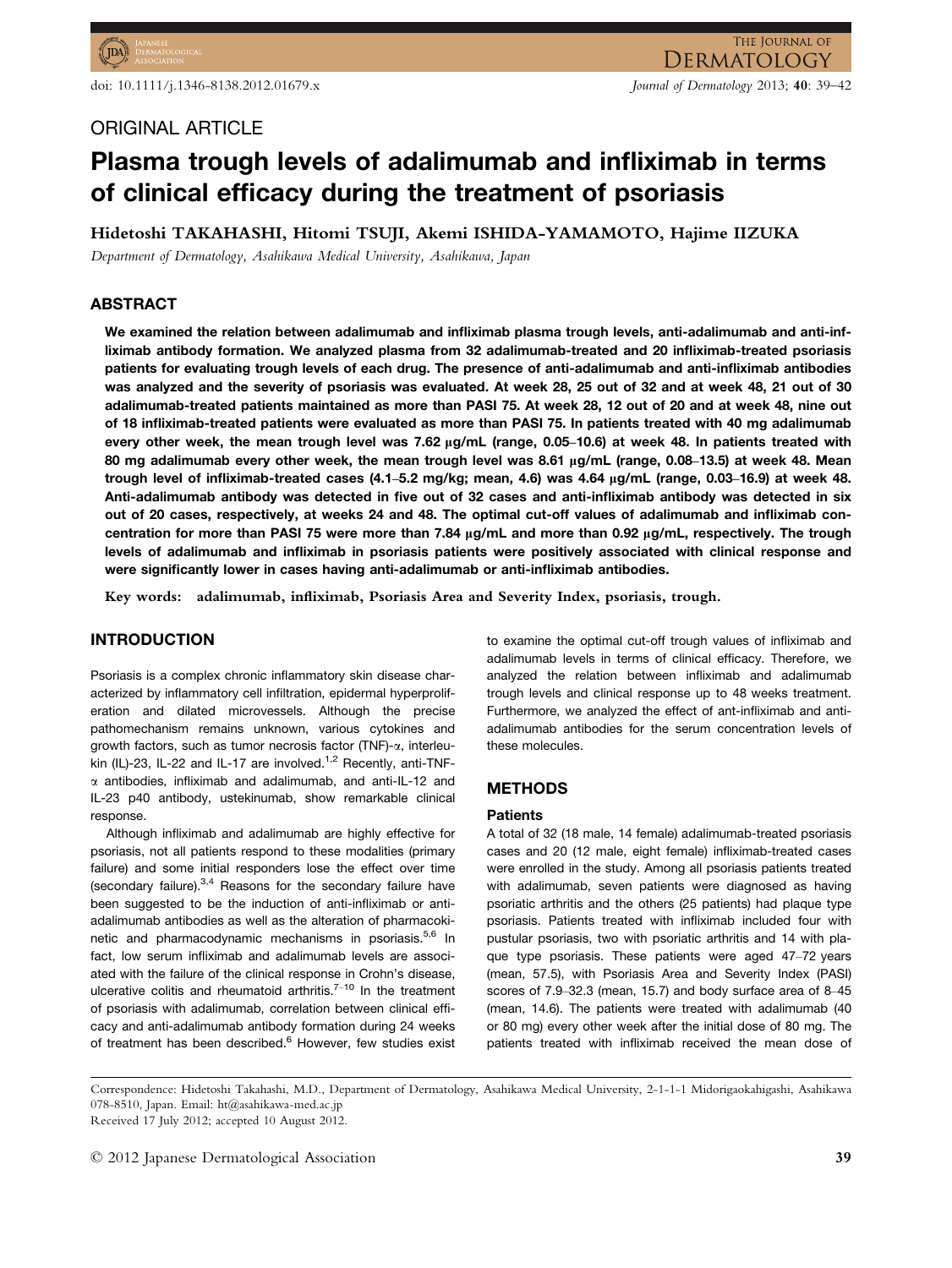4.6 mg/kg (4.1–5.2 mg/kg) i.v. at weeks 0, 2, 6 and 14, and every 8 weeks thereafter. The study was approved by Asahikawa Medical University Ethics Committee and signed informed consent was taken from all the patients according to the guideline of Asahikawa Medical University Ethics Committee.

## Measurement of clinical severity, adalimumab or infliximab trough concentration, and anti-adalimumab or anti-infliximab antibodies

Disease severity was assessed at baseline, at week 24 and at week 48 using PASI scores. Blood samples (1–2 mL) were taken in vacutainer tubes under sterile conditions from psoriasis patients just before administration of adalimumab or infliximab at week 48 after the initiation of the treatment. Plasma was obtained fresh and centrifuged and was immediately frozen at  $-70^{\circ}$ C and stored until use. Adalimumab and infliximab trough levels were measured by using enzyme-linked immunosorbent assay (ELISA) kits (Matriks Biotek Laboratories, Ankara, Turkey). The minimal detectable concentrations were  $0.001$  ug/mL for adalimumab and  $0.05$  ug/mL for infliximab. respectively. Anti-adalimumab and anti-infliximab antibodies were detected by using ELISA kits (Matriks Biotek Laboratories).

#### Statistical analysis

A Mann–Whitney U-test was used to compare the mean values. Identification of optimal cut-off levels for adalimumab and infliximab trough were determined using receiver–operator curve (ROC) analysis, and cut-off levels providing minimal difference between sensitivity and specificity were determined.

## RESULTS

#### Clinical efficacy of adalimumab and infliximab

Among 32 patients treated by adalimumab, 25 cases (78%) showed more than PASI 75, five (16%) showed PASI 75–50 and two (6%) showed less than PASI 50 at week 28 (Table 1). At week 48, 21 out of 30 (70%) cases were evaluated as more than PASI 75, eight (27%) as PASI 75–50 and one (3%) as less than PASI 50 (Table 1). Among 20 patients treated by infliximab, 12 (60%) cases showed more than PASI 75, six (30%) showed PASI 75–50 and two (10%) showed less than PASI 50 at week 28 (Table 1). At week 48, nine out of 18 cases (50%) showed more than PASI 75, seven (39%) showed PASI 75–50 and two (11%) showed less than PASI 50 in the treatment of infliximab (Table 1).

Table 1. Clinical efficacy of adalimumab and infliximab

|                                                                                                                                                                                                         | Adalimumab, n (%)        |                         | Infliximab, $n$ (%)       |                          |
|---------------------------------------------------------------------------------------------------------------------------------------------------------------------------------------------------------|--------------------------|-------------------------|---------------------------|--------------------------|
|                                                                                                                                                                                                         | 28 W                     | 48 W                    | 28 W                      | 48 W                     |
| >PASI 75<br><b>PASI 50-75</b><br><pasi 50<="" td=""><td>25 (78)<br/>5(16)<br/>2(6)</td><td>21(70)<br/>8(27)<br/>1(3)</td><td>12 (60)<br/>6(30)<br/>2(10)</td><td>9(50)<br/>7 (39)<br/>2(11)</td></pasi> | 25 (78)<br>5(16)<br>2(6) | 21(70)<br>8(27)<br>1(3) | 12 (60)<br>6(30)<br>2(10) | 9(50)<br>7 (39)<br>2(11) |

PASI, Psoriasis Area and Severity Index; W, weeks.

Plasma trough levels of adalimumab ranged  $0.05-13.5 \mu q/mL$ at week 48. In patients treated with 40 mg every other week, the mean trough level was  $7.62 \mu q/mL$  (range, 0.05–10.6) at week 48 (Fig. 1a). In patients treated with 80 mg every other week, the mean trough level was  $8.61 \mu$ g/mL (range, 0.08– 13.5) at week 48 and was significantly higher than that of patients treated with 40 mg. Infliximab trough level was 4.64 lg/mL (range, 0.03–16.9) at week 48 (Fig. 1b).

## Detection of anti-adalimumab and anti-infliximab antibody

Anti-adalimumab antibody was detected in five out of 32 (15.6%) cases at week 48 (Fig.1a). Anti-infliximab antibody was detected in six out of 20 (30%) cases at week 48 (Fig. 1b). Trough levels of patients with anti-adalimumab or anti-infliximab antibodies were significantly lower than those without the antibodies (Fig. 2).





Figure 1. Association between Psoriasis Area and Severity Index (PASI) score and trough levels of adalimumab and infliximab. The PASI score and trough levels of adalimumab (a) and infliximab (b) at 48 weeks are shown. Bold and white circles indicate patients with or without anti-adalimumab (a) or antiinfliximab antibodies (b), respectively.

40 © 2012 Japanese Dermatological Association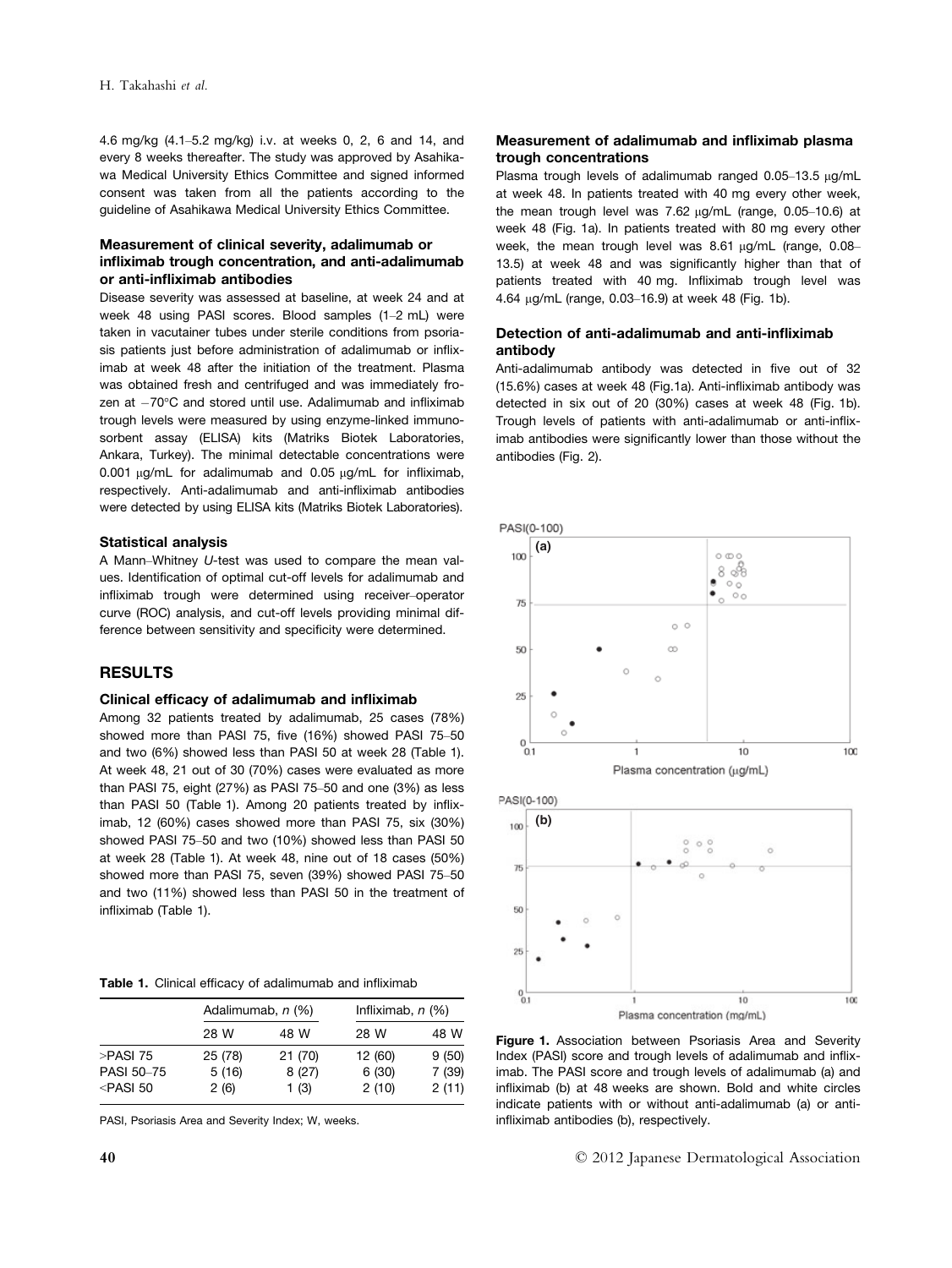

Figure 2. Trough levels of adalimumab and infliximab are lower in patients having anti-adalimumab or anti-infliximab antibodies. Trough levels of adalimumab (a) and infliximab (b) at 48 weeks. Comparison was made between antibodies positive and negative patients.  $*P < 0.01$ .

#### Detection of optimal trough levels in terms of clinical response

In order to determine the optimal trough levels to maintain the clinical response, ROC analysis was performed in adalimumaband infliximab-treated psoriasis patients. A plasma adalimumab trough level of more than 7.84 µg/mL provided the optimal cutoff value for more than PASI 75. Sensitivity and specificity were 76% (43–96%) and 100% (52–100%), respectively. A plasma infliximab trough level of more than  $0.92 \mu g/mL$  provided the optimal cut-off value for more than PASI 75. Sensitivity and specificity were 78% (48–98%) and 100% (51–100%), respectively.

# **DISCUSSION**

Although adalimumab and infliximab are highly effective for psoriasis, cases with primary and secondary failure exist. In order to identify the factors that maximize the clinical response, the present study was undertaken. Our results indicate that well-controlled patients represented as more than PASI 75 are strongly associated with the higher trough plasma concentrations of each drug.

Lecluse et  $al<sup>6</sup>$  reported that the minimal trough level of adalimumab in good responders (>PASI 75) during 24 weeks of the treatment was  $9.7 \mu q/mL$ . In our study, the cut-off level of more than PASI 75 was 7.84  $\mu$ g/mL. In Crohn's disease, the average trough level was 5.9 ug/mL, showing a similar trough level with that of psoriasis.<sup>11</sup> In contrast, the average trough level in rheumatoid arthritis (RA) responders was 12  $\mu$ g/mL,<sup>12</sup> indicating disease-specific difference in the minimal trough levels for the clinical efficacy.

Our study for the first time indicated that the minimal trough level of infliximab in good responders  $($ >PASI 75) was 0.92  $\mu$ g/ mL, compatible with that in RA  $(>1.0 \mu g/mL)$ .<sup>13</sup> In Crohn's disease, the trough level of more than  $0.33 \mu q/mL$  infliximab was the critical concentration to control the disease.<sup>11</sup> Steenholdt et al. showed that a trough level below  $0.5 \mu$ g/mL was associated with the loss of infliximab response.<sup>14</sup> In contrast to adalimumab in the treatment of Crohn's disease, lower concentration of infliximab was sufficient to reduce the disease severity compared with psoriasis and RA, again suggesting the different optimal trough levels among each disease.

Autoantibody against infliximab has been detected in 22.4– 41% in RA, Crohn's disease and ulcerative colitis patients.<sup>9,15,16</sup> Immunogenicity of biologics is not restricted to the chimeric antibody, infliximab, and in a cohort study of adalimumab-treated RA patients, 28% of patients developed anti-adalimumab antibodies after 3 years of treatment.<sup>12</sup> In adalimumab-treated psoriasis patients, 45% of cases had anti-adalimumab antibodies.12 In our study, 15.6% of adalimumab-treated and 30% of infliximab-treated psoriasis patients were antibody-positive, indicating the immunogenicity even in the fully humanized antibody, adalimumab. The different incidence of antibodies might reflect the disease, methods of antibody detection, ethnicity and duration of the treatment. Recent study revealed that IL-10 gene polymorphism is associated with the incidence of antiadalimumab antibody.17 Among RA patients, concomitant use of methotrexate significantly decreased the induction of antiadalimumab and anti-infliximab antibodies.<sup>18-21</sup>

Previous studies revealed that the development of antibodies correlated with decreased trough levels and low clinical efficacy.<sup>6,12,22</sup> In contrast, the development of antibodies and trough levels did not correlate with the loss of responder cases and prediction of treatment response. $8,16,23$  In our study, trough levels of patients with anti-adalimumab or anti-infliximab antibodies were significantly lower than those without the antibodies. However, some responders exist even in the presence of antibodies, suggesting that the titer of antibodies is critical for neutralizing the effect of adalimumab or infliximab.

In conclusion, our study demonstrated the association between the clinical efficacy and trough levels of adalimumab and infliximab during the long-term treatment of psoriasis. The presence of antibodies against adalimumab and infliximab contribute to the loss of response of these biologics. Thus, detection of antibodies to these molecules and the measurement of the trough levels would be useful to evaluate the clinical efficacy of adalimumab and infliximab therapy in psoriasis.

## REFERENCES

1 Schon MP, Boehncke WH. Psoriasis. N Engl J Med 2005; 352: 1899–1912.